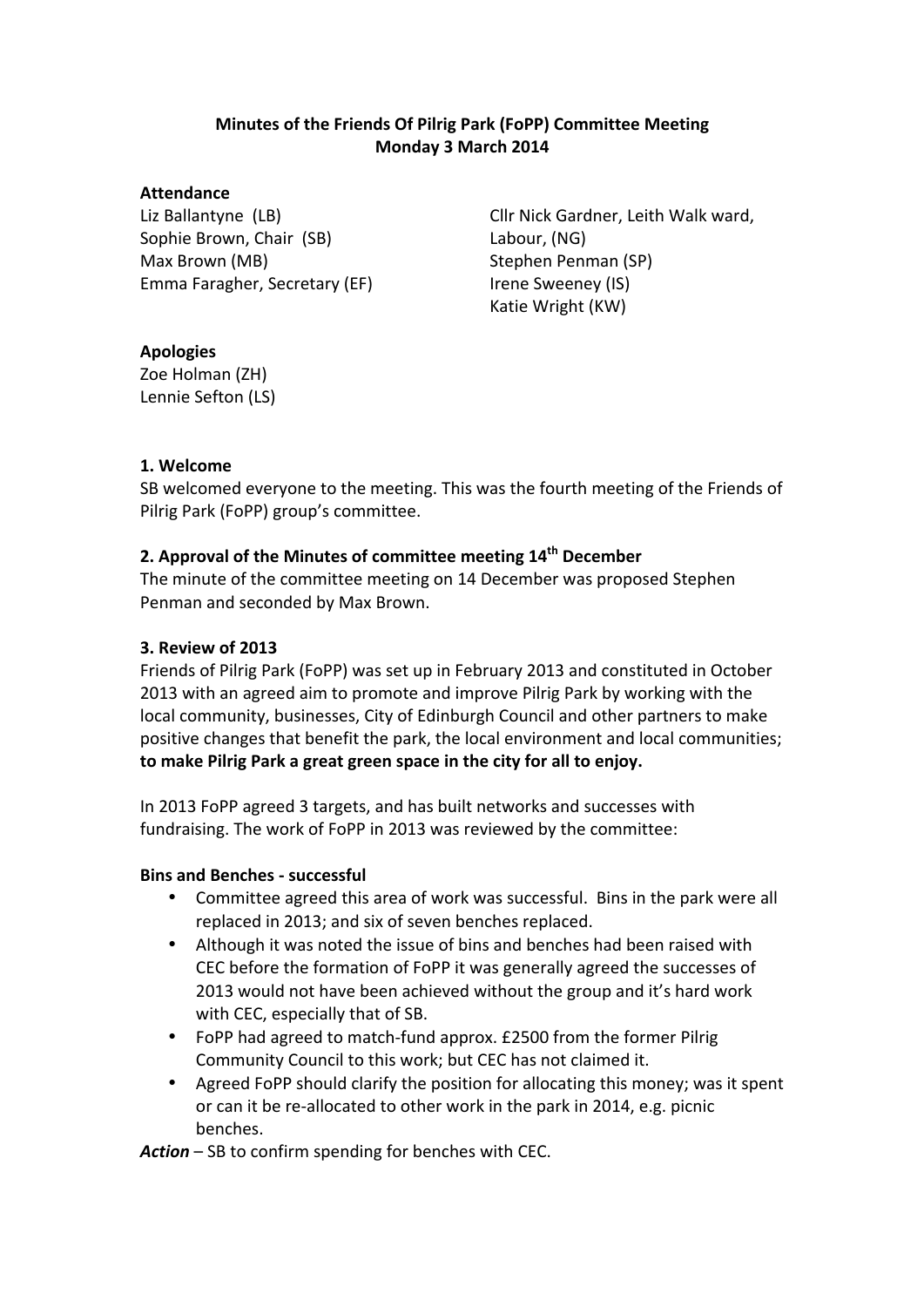### **Woodland Clearance – successful**

- Committee agreed that this area of work has also been successful. Work over the autumn and winter, led by SP has initiated successful clearing of a portion of woodland.
- Agreed this is a good starting point for future work and community consultation, and this would be discussed under point 4 in the agenda, Priorities for 2014.
- NG observed the number of people involved struck him; and bringing the community together can be identified as a success in itself.
- KW advised that work has already impacted on the levels of use of woodland by the school (with relevant safety checks in place).
- Recent issues with the clearance of sharps were discussed; it was noted that CEC had made significant efforts to action and address the issue following discussions at a recent LCCC meeting, but that sharps were still being found. MB noted the historic nature of drug use in the park; alongside the fact drug use will continue means FoPP should recognise sharps will be an on-going issue.

### **Entrances and access – not successful**

- Progress has not been made in this area committee agreed to re-visit discussion under point 4 in the agenda, Priorities for 2014.
- SB advised that James Hunter of CEC has discussed some potential work in 2014 with her at meetings on park priorities. It was agreed that CEC would look to clear the paths back to their original width (to the cobbled edging) as this would improve the look of the paths and reduce damage from park maintenance vehicles.
- NG suggested that FoPP consider including work like this in a 'shopping list' or vision document that can be referred to quickly in negotiations with CEC and other stakeholders.

## **Fundraising and networks**

- FoPP has been successful in securing feith Decides Funding for the 'Litterwise' project to be delivered in 2014.
- In addition FoPP is working with local arts organisation Citizen Curator, led by Duncan Bremner who has secured Grow Wild funding for an arts and planting project and is putting in an application to the NESTA (Rethinking Parks project (www.nesta.org.uk/project/rethinking-parks); if successful this would be a major achievement with great potential for Pilrig.

## **4. Priorities for 2014**

- Committee agreed a long list of ideas for priorities in 2014, this is outlined in the document Friends of Pilrig Park – Priorities for 2014 Long List
- FoPP will to consult with the community at the Public Meeting on 14 April, and with CEC.
- Following consultation tasks will be allocated to committee members for 2014 (by agreement).